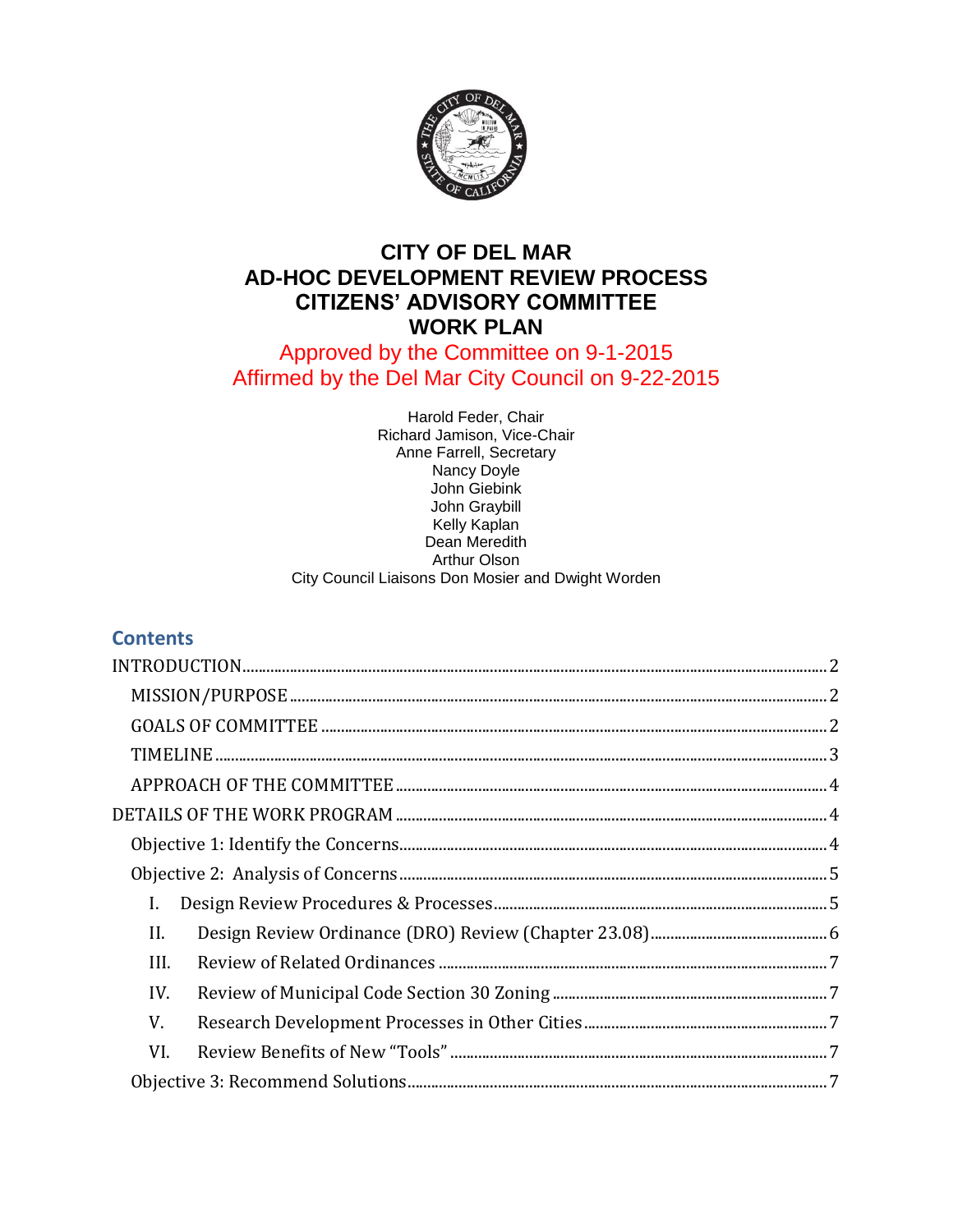# <span id="page-1-0"></span>**INTRODUCTION**

The Del Mar City Council has tasked this Ad Hoc Citizen's committee to identify perceived problems with the current development review process in Del Mar.

Where problems are found to be real and correctable, the committee is charged to operate in an open and collaborative way, taking into account input from the public and all stakeholder groups, and to make recommendations for improvements to the various ordinances and practices that govern development review in Del Mar.

This Work Plan is the Ad Hoc committee's effort to set out how it plans to approach and achieve those directives. It is expected that the Work Plan will be subject to approval by the City Council and that, with Council approval, it may be revised from time to time as needed.

## <span id="page-1-1"></span>**MISSION/PURPOSE**

This is the Committee's *Statement of Mission/Purpose*, as articulated and set forth by the Del Mar City Council (City Council Resolution 2015-24):

- 1. Identify the concerns related to the community impacts of new and remodeled homes.
- 2. Identify the goal to be achieved in potentially modifying regulations/procedures.
- 3. Recommend solutions to remedy the situation, including possible amendments to the regulation in the Municipal Code and/or City's development review process.

### <span id="page-1-2"></span>**GOALS OF COMMITTEE**

- 1. To execute the goals set forth in City Council Resolution 2015-24.
- 2. To uphold the Del Mar Community Plan, which includes these applicable guiding statements:

*"The overall thrust of this Plan is to preserve the unique environment, low density character, and quality of life within Del Mar. In pursuit of this end, the following goals are to be used to guide the future development of the community and serve as the basic framework for the Del Mar Community Plan. Overall Goal: Preserve and enhance the special character of Del Mar, the elements of which are a village-like community pf a substantially single-family residential character, a picturesque and rugged site, and a beautiful beach."*

*"Central to this Community Plan is the principle that the interests of the community at large should be steadfastly protected within the framework of the essential rights of individual residents, property owners, and those doing business in the community. In implementing the plan, various kinds of conflicts are likely*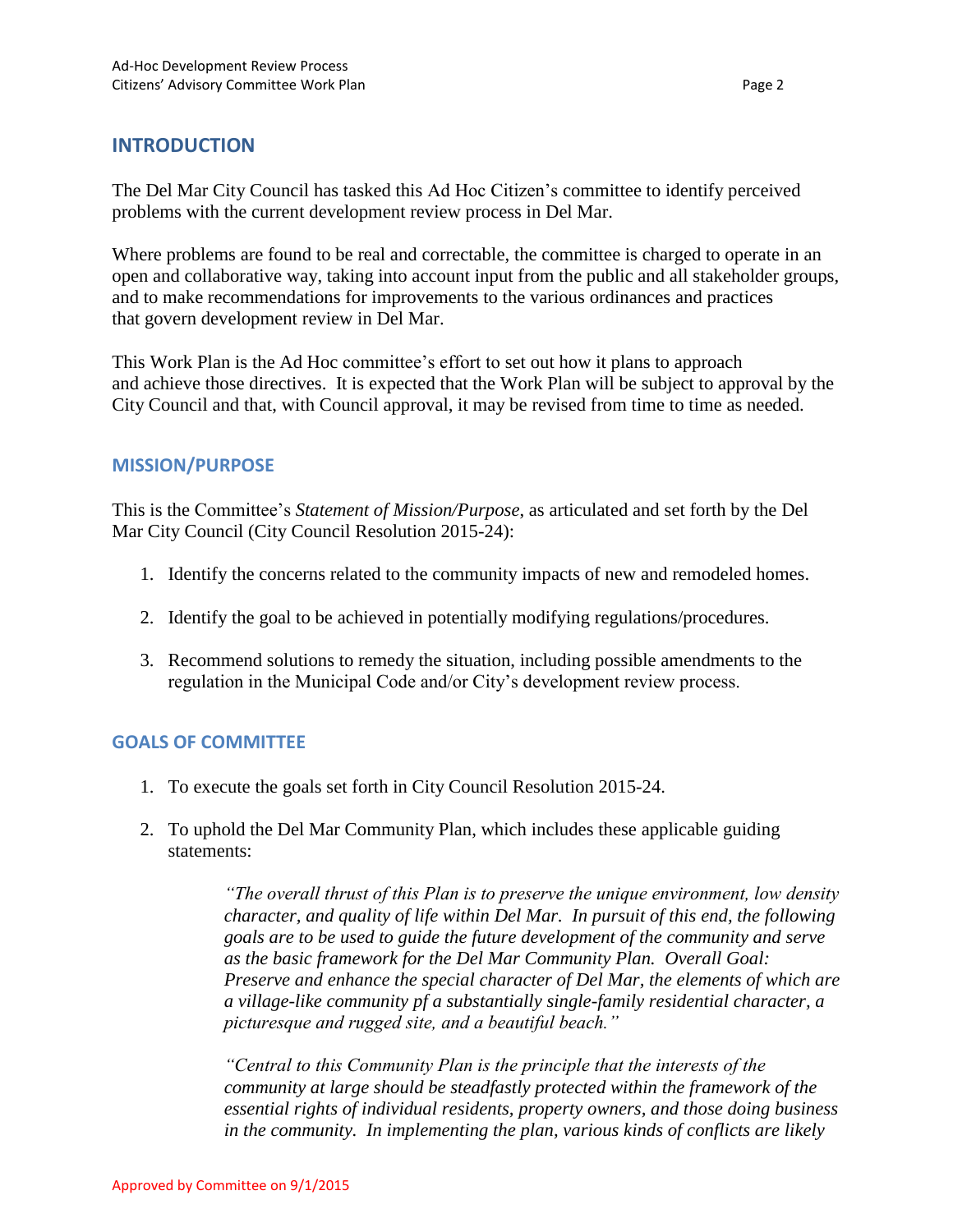*to arise, such as those between private and public interests, between diverse private interests, and between the needs of those who primarily regard their property as a place for living and working and those who regard it as a commodity by which to profit. It is intended that such conflicts be resolved on the basis of the comprehensive and long-term concerns … and under no circumstances should decisions be specifically directed to benefit any individuals of the community without regard to the interests of other members of the community."*

*"Historically, although Del Mar has developed as a community of predominantly single-family homes, the citizens of Del Mar have permitted a considerable proportion of multiple housing units to be built within their village. While desiring to maintain this traditional tolerance for varied housing opportunities, the community should not allow its living qualities to be threatened by a trend toward excessively crowded housing. To check this trend by regulation requires that the City determine a proper housing distribution for the future and establish mechanisms for achieving this."*

*"Del Mar is widely recognized, and most strongly held by its residents, to be a unique place. It is the feeling of most that this uniqueness stems from the community's own consciousness of the need for preserving the environment and charm with which the community has been bestowed. Accordingly, the primary goal of this Plan is to preserve and protect that unique environmental quality which now is the Del Mar Experience."*

- 3. To remain impartial throughout the work program and consider feedback from all interested parties.
- 4. To make the City's development process easier, more objective, more open, more transparent, and less contentious for all parties.
- 5. To present recommendations to the City Council that will result in an improved development review process for all parties and the preservation of neighborhood character for the community.

#### <span id="page-2-0"></span>**TIMELINE**

This committee's goal would be to complete its work within 12 months with quarterly reports to City Council on its progress. The committee will meet at least monthly, with subcommittee meetings also taking place.

The intention is to present final findings to the Del Mar City Council by September 2016.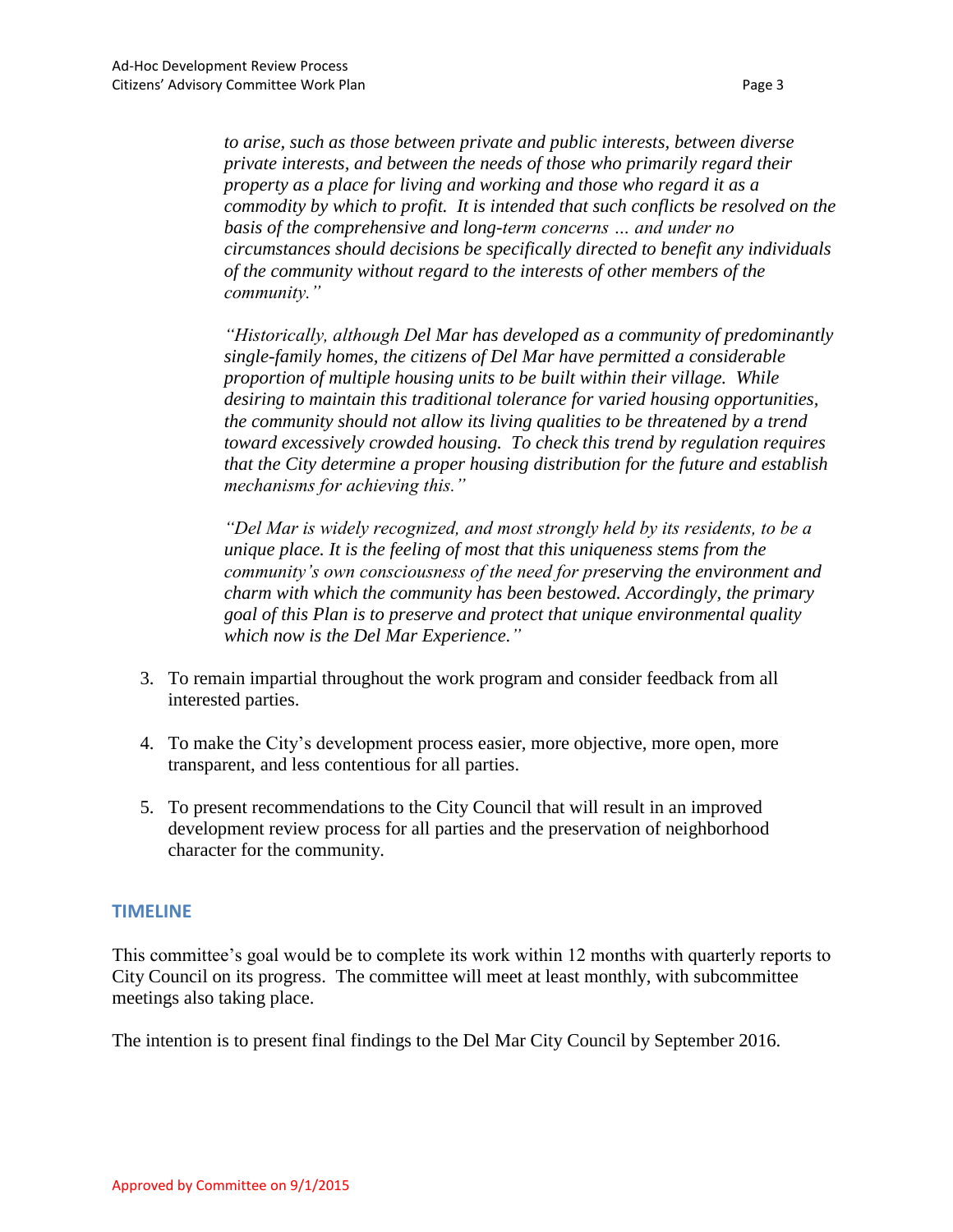## <span id="page-3-0"></span>**APPROACH OF THE COMMITTEE**

There is consensus within the committee that a thorough review (the A to Z approach) of all aspects of the development process is necessary to identify all concerns/issues and make the recommendations that City Council is seeking. This review would be accomplished in part by establishing sub-committees to examine specific areas of concern and report back to the full committee and public. Other tactics that the committee may utilize in implementing the work program include:

- Meet with the full DRB to gain their input and insights;
- Meet with the full Planning Commission in the event that the committee makes recommendations that fall within their purview;
- Meet with the City's Planning staff to hear their perspective on problem areas;
- Invite a representative from the city attorney's office to attend a committee meeting and make a presentation on the legal constraints of regulating design and land use. This will be helpful to all in terms of putting the committee's work in an accurate legal context.
- Take public testimony and solicit feedback from residents on issues and concerns;
- Reach out to local residential architects and developers/builders (this could be done with a subcommittee or invite these individuals to a round table of the full committee) to hear their perspective on the process;
- Hold a community workshop to discuss perceived concerns and/or to target specific issues; and
- Review a sampling of completed projects to identify what "worked" and what didn't work, including the potential for field trips into the community of the entire committee or subcommittee(s).

# <span id="page-3-1"></span>**DETAILS OF THE WORK PROGRAM**

#### <span id="page-3-2"></span>**Objective 1: Identify the Concerns**

#### *"Identify the concerns related to Del Mar community impacts of new and remodeled homes"*

The Committee is continually refining a list of issues and concerns expressed to date by members of the community, including residents, neighbors, applicants, architects, builders, and others. The most prominent concerns fall under the following key areas:

- 1. Community Character is being undermined by new residential development that is out of scale and incompatible with Del Mar neighborhoods;
- 2. Overly purposed exterior living space and structures that support this are allowed at the expense of mature, drought tolerant landscaping, including established specimen, parkway, and protected trees;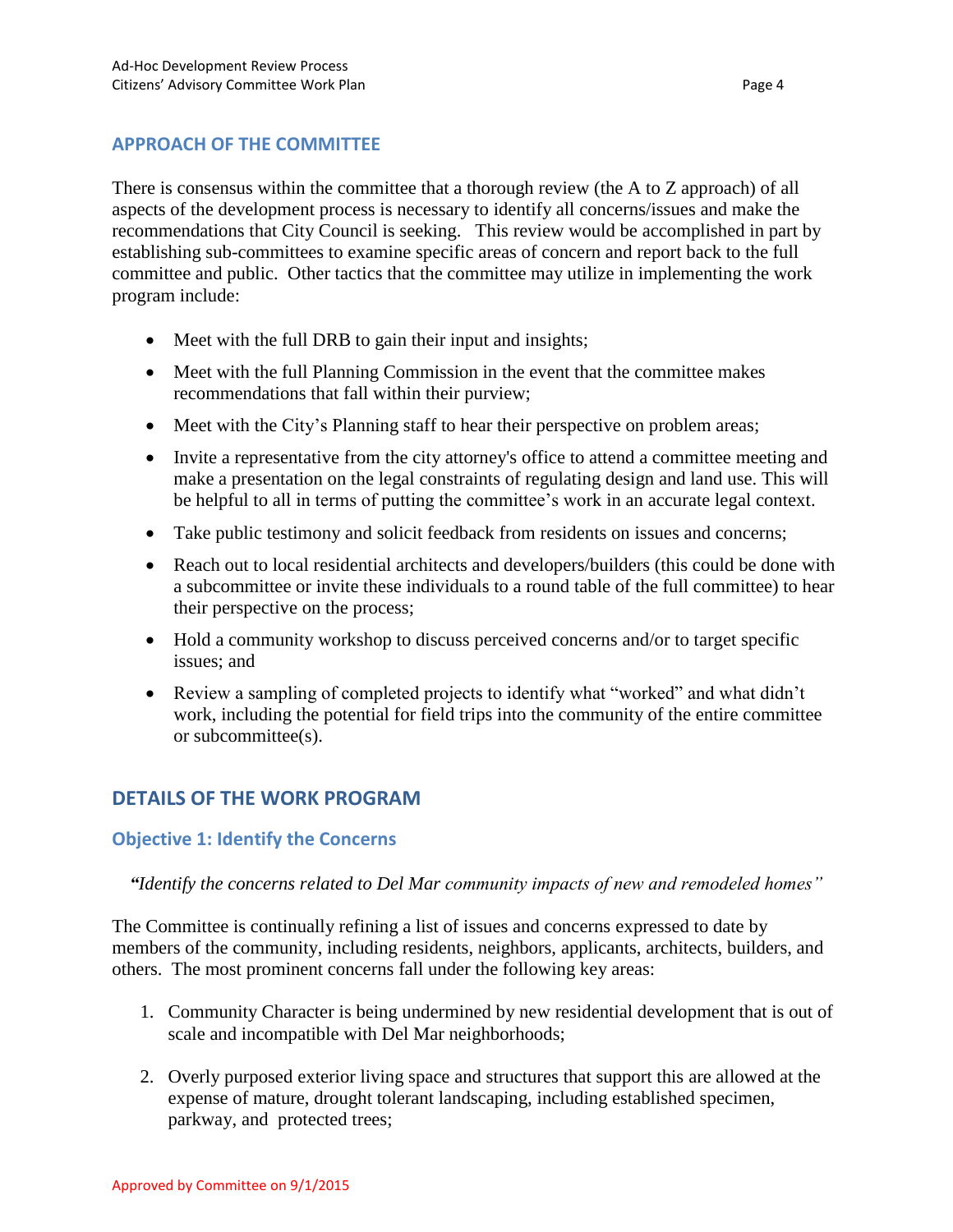- 3. Uncertainty about whether the DRB—in applying the DRO— has enough tools in its tool box; understands how to use the tools it has; and if neighbors and applicants understand what tools the DRB has;
- 4. Both neighbors and applicants perceive the DRB process to be too subjective. Applicants report that the process is too long and that neighbors' expectations are unrealistic, while residents feel the process is rushed, and that deadlines for providing feedback are inadequate;
- 5. A mechanism is needed early in the process to facilitate dialogue and the sharing of project information with a greater number of residents. Both applicants and neighbors judge the CPP process to be ineffective and not conducive to fruitful negotiations.
- 6. There is an increase of proposed non-FAR features contributing to Bulk & Mass and creating neighborhood compatibility conflicts.
- 7. There has been a significant loss of mature trees and vegetation in the process of development.
- 8. There are concerns by some architects, builders, and applicants that the DROs are too vague and subjective, the process is too strict and difficult, the neighbors have too much power, and the process causes strife between neighbors.
- 9. There is a feeling on the part of residents that some applicants and their representatives are "gaming" the system, with an increasing number of proposed projects that maximize FAR and exempt floor area.
- 10. The cost of regulatory approvals is too high and takes an excessive amount of time for an applicant to acquire approval of their project.

# <span id="page-4-0"></span>**Objective 2: Analysis of Concerns**

*"Identify and analyze the procedures and process, ordinances, and zoning, and research other jurisdictions' development guidelines in order to make recommendations to the City Council for improvements."*

In meeting this objective, input will be solicited from residents, applicants, architects, builders, and all stakeholders. This phase of the Work Plan is targeted at identifying the "problems" that various constituencies see with the current process, and the Committee will affirmatively reach out to solicit input in identifying those problems.

# <span id="page-4-1"></span>**I. Design Review Procedures & Processes**

- A. Applications (DRB & ADR)
	- 1) Project Notifications to Neighbors and Surrounding Community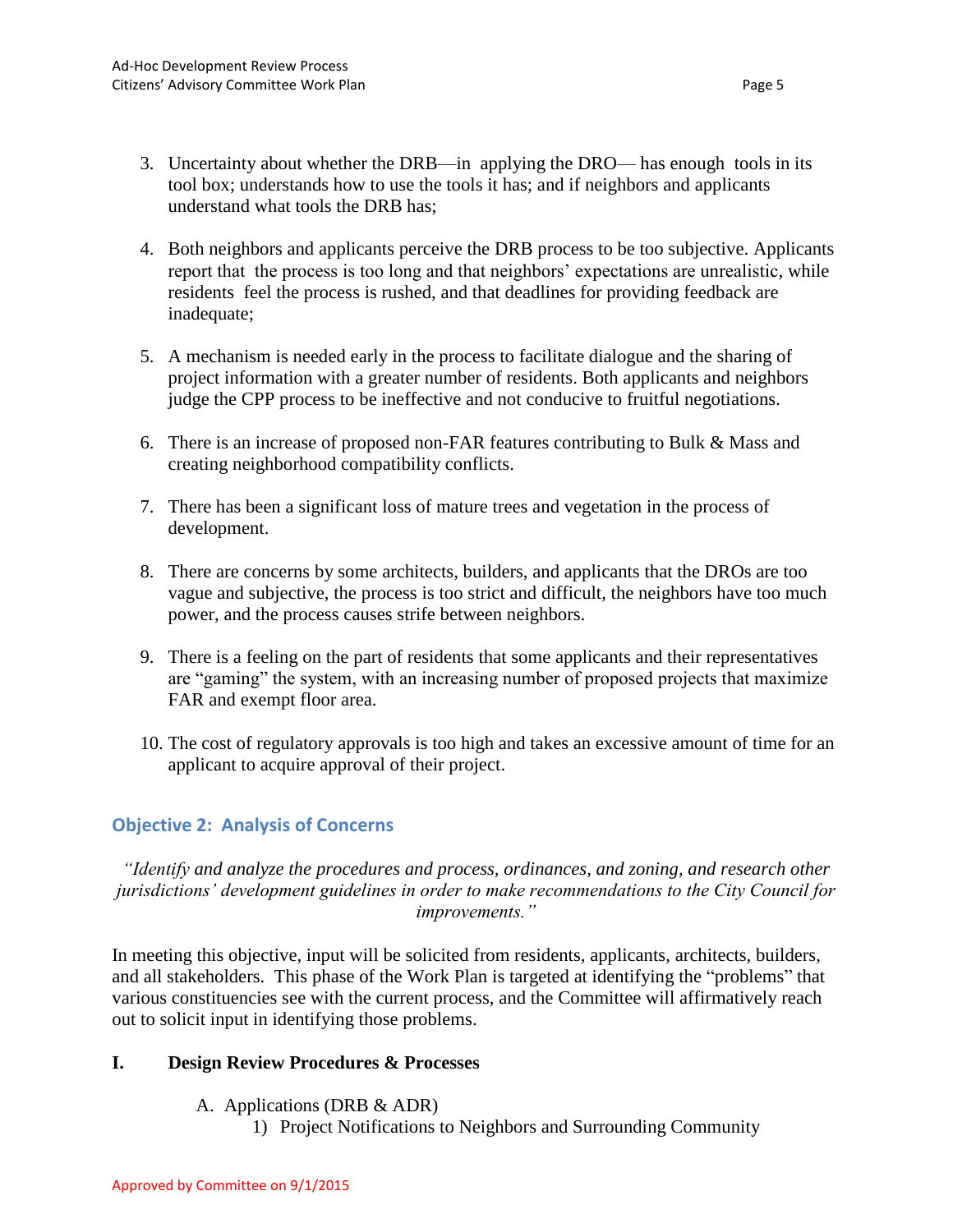- 2) CPP Process
- 3) Public Review Time Frame
- 4) Plan Substitution Policy
- 5) Story Pole Policy
- 6) Transparency & Disclosure by Applicants
- B. Planning Department Procedures
	- 1) Process for Intake of New Applications & Sequencing
	- 2) Preparation of Staff Reports
	- 3) Ongoing Project Monitoring Post-Approval
- C. DRB Members
	- 1) Qualifications of Potential Design Review Board Members
	- 2) Training for Members
		- a. Understanding How to Read Plans
		- b. Understanding How to Interpret Story Poles
		- c. Understanding of Basic Architectural Terminology
		- d. Development of training videos on the website for applicants and neighbors
		- e. Potential mentor system with experienced volunteers available to consult with applicants and neighbors
	- 3) Attendance Policy
	- 4) Disclosures
		- a. Site Visit Certification
		- b. Communication with Applicant and Applicant's representatives
		- c. Communication with Neighbors and Concerned Citizens
	- 5) Negotiations with Applicants or Neighbors
		- a. Negotiations Prior To DRB Meeting
		- b. DRB Negotiations with Applicant at Hearing
	- 6) Role of the Ex-Officio Member
	- 7) Granting of Continuances
- D. Post-DRB Approval
	- 1) Substantial Conformance

### <span id="page-5-0"></span>**II. Design Review Ordinance (DRO) Review (Chapter 23.08)**

- 1) Review of DRO Mission Statement
- 2) Review DRO Definitions
	- a. Unreasonable Standard
	- b. Bulk & Mass
	- c. Views
- 3) Review of Regulatory Conclusions (Including But Not Limited to the Following)
	- a. Community Character
	- b. Privacy
	- c. Lighting & Noise
	- d. Topography and Landscaping